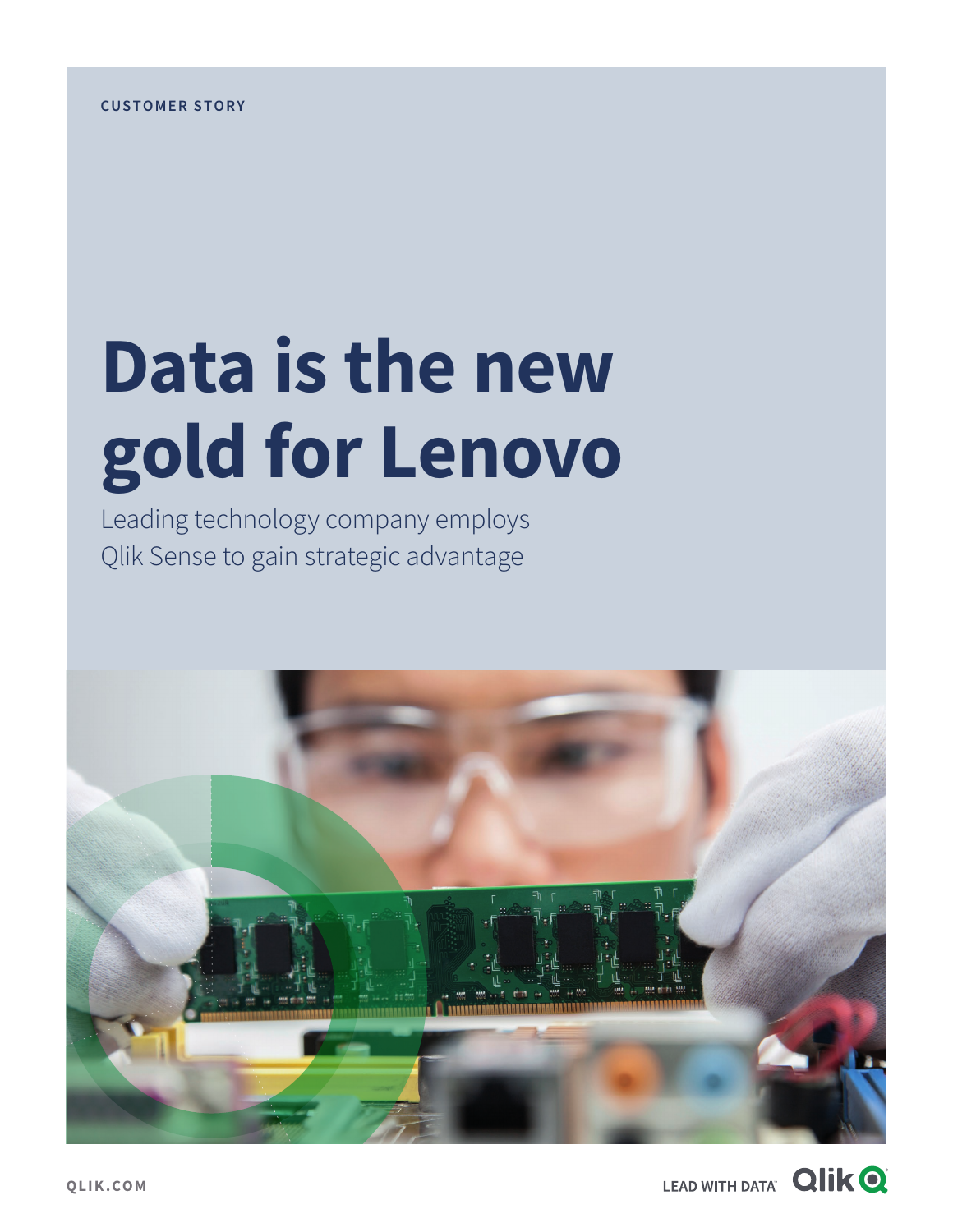# Lenovo.

"Qlik Sense allows people to make better business decisions because they can analyze data and pull out the insights very quickly. The collaboration component enables them to consolidate those insights into a single source of truth."

Sean Rogers, Director of Operations and Reporting - IDG Data Visualization Center of Excellence, Lenovo

#### **Disconnected data sources**

Lenovo™ is a global technology company with three key businesses – the Data Center Group, which designs and manufactures servers, storage, networking, software-defined applications and infrastructure-as-a-service; the PCs and Smart Devices business (includes computers, tablets, smart home and smart office devices, augmented and virtual reality solutions, software, services and more); and a Mobile Business Group, which offers mobile solutions. Formed more than three decades ago, Lenovo is a US \$50 billion Fortune Global 500 company operating in 180 markets around the world.

Acquisition has been one of the growth cornerstones of this global organization but the kick-back was that data, while held in large quantities, was in many different locations and on multiple different systems. Lenovo wanted to gain insights and drive business improvements from analyzing the data, but drawing it together could be difficult and time-consuming. One example involved a monthly report for the company's global finance team. This routine report can take multiple days to compile.

"We believe that data is the new gold, so it is very important to Lenovo, but we had data sources in different databases across the company," explains Sean Rogers, Director of Lenovo's Operations and Reporting in Global Analytics & Operations and Leader of its Data Visualization Center of Excellence.

"As a company, we were looking for one source of truth that would enable us to make data-driven decisions that would help us succeed. To achieve this, we needed a data transformation that would enable us to automate a lot of processes and provide people with faster insights that they could analyze to make smarter business decisions."

#### **Solution Overview**

#### **Customer Name**  Lenovo

**Industry** Information Technology

**Geography** Morrisville, NC

**Function** IT

#### **Business Value Driver**

Reimagined Processes

Customer Intelligence

#### **Challenges**

- Gain a single source of truth from widely dispersed data
- Obtain swift business insights to support sound decision-making
- Increase process efficiency to control costs

#### **Solution**

Lenovo has implemented Qlik Sense which is now used by thousands of people. It has also embarked on an extensive business intelligence training exercise.

#### **Results**

- Automated report generation is estimated to have enabled much higher operational efficiency, allowing staff to re-focus on other strategic business priorities
- Workloads for many teams have been reduced
- Swifter access to data analysis support better business decisions to increase competitiveness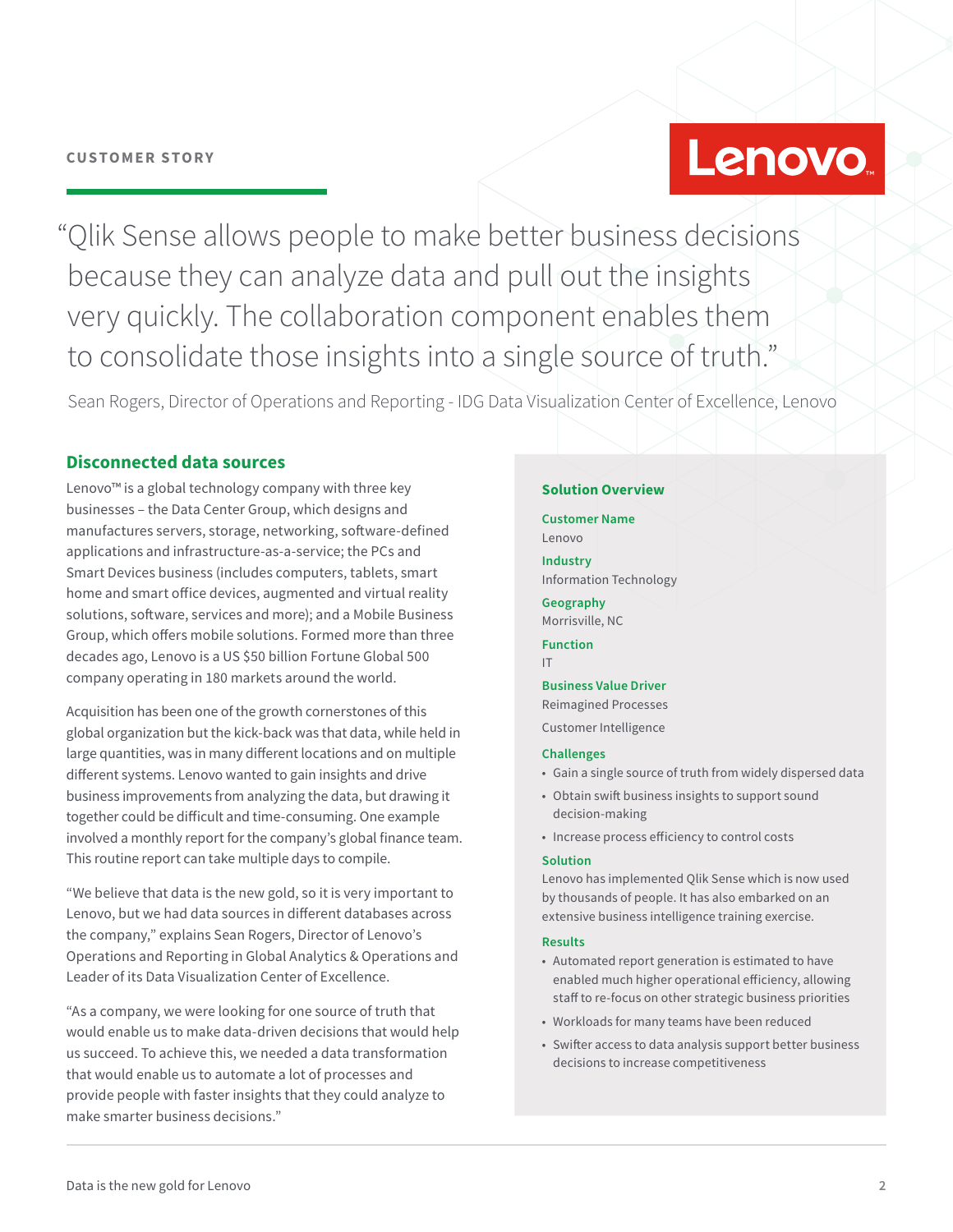#### **Self-service data analysis**

Lenovo is teaming up with Qlik Sense because it's easy to learn, quick to ramp up and supports the automated development of more reports and visualizations for both desktop and mobile viewing. The self-service elements of the product were also a big draw.

"You can build a dashboard that has key performance indicators (KPIs), display the most important information that your executives need and it's all automated, so it helps to significantly cut down the amount of time required to compile reports," says Rogers.

The company now has thousands of Qlik Sense users and has created a number of Qlik applications, mainly around sales operations. One app enables managers to provide salespeople with a deeper understanding of the business, including opportunities, revenues and profit. A second app enables teams to keep track of deal funding and a third supports long-term growth by bringing clarity to territory planning.

#### **Worldwide training program**

Lenovo's commitment to data analysis is underlined by its ambitious worldwide training. Although the organization had been using business intelligence (BI) programs for some time, there were still improvements to be made. A team of subject matter experts was created covering visual analytics, technical skills, and data and support. The team holds weekly calls and conducts workshops at many of Lenovo's global offices to train users in effective use of data analysis tools to enable users to gain insights as quickly as possible.

#### **Telling a story with data**

Eliminating the need to cut and paste from manual spreadsheets into PowerPoint reports is conservatively believed to save 30 minutes every week for each of Lenovo's thousands of Qlik users.

Streamlined reporting provides other advantages that spread throughout the entire company. A new customer insight dashboard powered by Qlik allows Lenovo to see how products are performing and to sharpen the supply chain, pinpointing components for procurement. Other reports that used to take days to compile are now prepared in hours. Rather than working on routine reports, team members have been re-deployed on strategic development activities.

"For us, Qlik has been a success on many fronts," says Rogers. "There is the speed of the Qlik engine and the ease with which you can create quick visuals and analytics. It's also about being able to take multiple data sources from almost anywhere and feed them into Qlik to support better and swifter decision making."

#### **External connection to partners**

In addition to improving critical internal processes, Lenovo also plans to partner with Qlik externally to provide global business partners with key metrics on business performance.

"With Lenovo continuing to grow, I see Qlik data analytics as a strategic competitive advantage," concludes Rogers. "There are many exciting developments on the horizon such as artificial intelligence (AI) and, by using Qlik for predictive analysis, we can see what's going to happen and what we need to do to move further up the chain.

"By using Qlik Sense to combine a lot of different types of data, you can create a richness of the variety of data that really gives you the most powerful insights.

"The ability to tell a story with data is very important. Fairy tales and fables have lasted hundreds of years because those stories stick and resonate with people. Qlik allows you to do that with data."

### "If we didn't have the Qlik data that we have today and if we didn't have the ability to use it in the way we do, it would be very difficult for us to meet our business targets."

Sean Rogers, Director of Operations and Reporting - IDG Data Visualization Center of Excellence, Lenovo